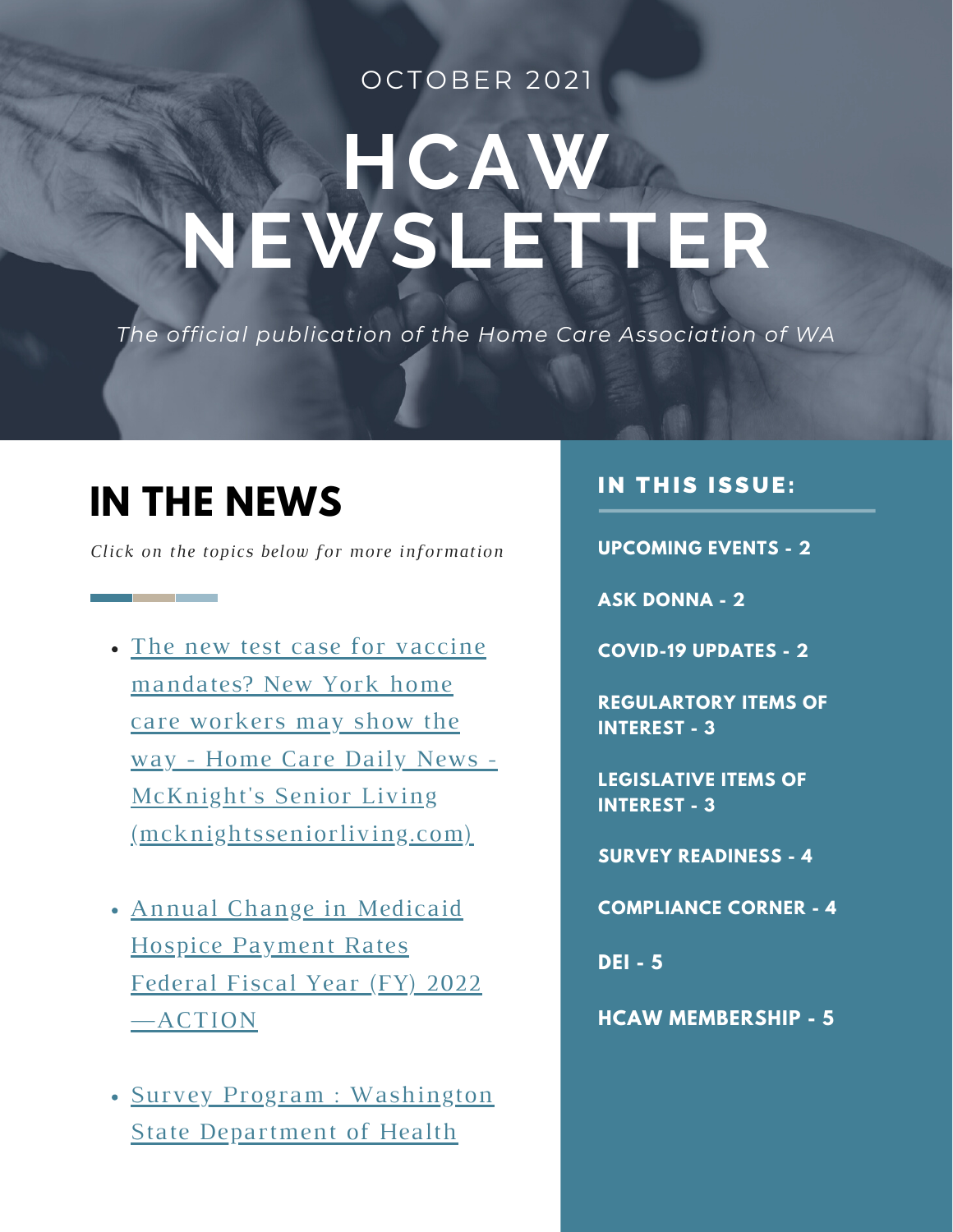# UPCOMING EVENTS

### **3 Part Webinar Series – 2021 Hospice Billing (Part 3)**

*October 28th, 2021 Time: 11:00 AM – 12:30 PM Location: GoToMeeting Cost: \$110 for Members \$125 for Non-Members Read [More...](https://hcaw.org/events/3-part-webinar-series-2021-hospice-billing-746-214/)*

**1-Day Virtual Workshop – Palliative Care & Hospice Nursing Assistant Review: CHPNA Exam Preparation**

*October 28th, 2021 Time: 6:00 AM – 2:00 PM Location: GoToMeeting Cost: \$55 for Members Read [More...](https://hcaw.org/events/1-day-virtual-workshop-palliative-care-hospice-nursing-assistant-review-chpna-exam-preparation-3/)*

#### [REGISTER](https://hcaw.org/events/3-part-webinar-series-2021-hospice-billing-746-214/) HERE

#### [REGISTER](https://events.r20.constantcontact.com/register/eventReg?oeidk=a07ehm05lued816c787&oseq=&c=&ch=) HERE

### **INSTANT OASIS HACKS with OASIS Answers, Inc. Affinity Marketing Plan- HCAW**

*November 18th-19th, 2021 Time: 12:00 PM – 2:00 PM Location: Online Read [More...](https://hcaw.org/events/instant-oasis-hacks-with-oasis-answers-inc-affinity-marketing-plan-hcaw/)*

#### [REGISTER](https://oasisanswers.com/content/hcaw) HERE

#### See More [Upcoming](https://hcaw.org/events-calendar/) Events

# ASK DONNA

Our industry is constantly changing and it can be hard to keep track of it all. Sometimes you need help interpreting a piece of legislation, tracking down a rule, or are unsure about your next steps. Donna Goodwin, HCAW's Clinical Director, is here to answer your questions and point you in the right direction.

[Complete](https://hcaw.org/contact-donna/) this form and we will be in touch in 1-2 business days.

# COVID-19 UPDATES

**The new test case for vaccine mandates? New York home care workers may show the way - Home Care Daily News - McKnight's Senior Living [\(mcknightsseniorliving.com\)](https://www.mcknightsseniorliving.com/home/news/home-care-daily-news/the-new-test-case-for-vaccine-mandates-new-york-home-care-workers-may-show-the-way/?mpweb=1326-21774-143119)**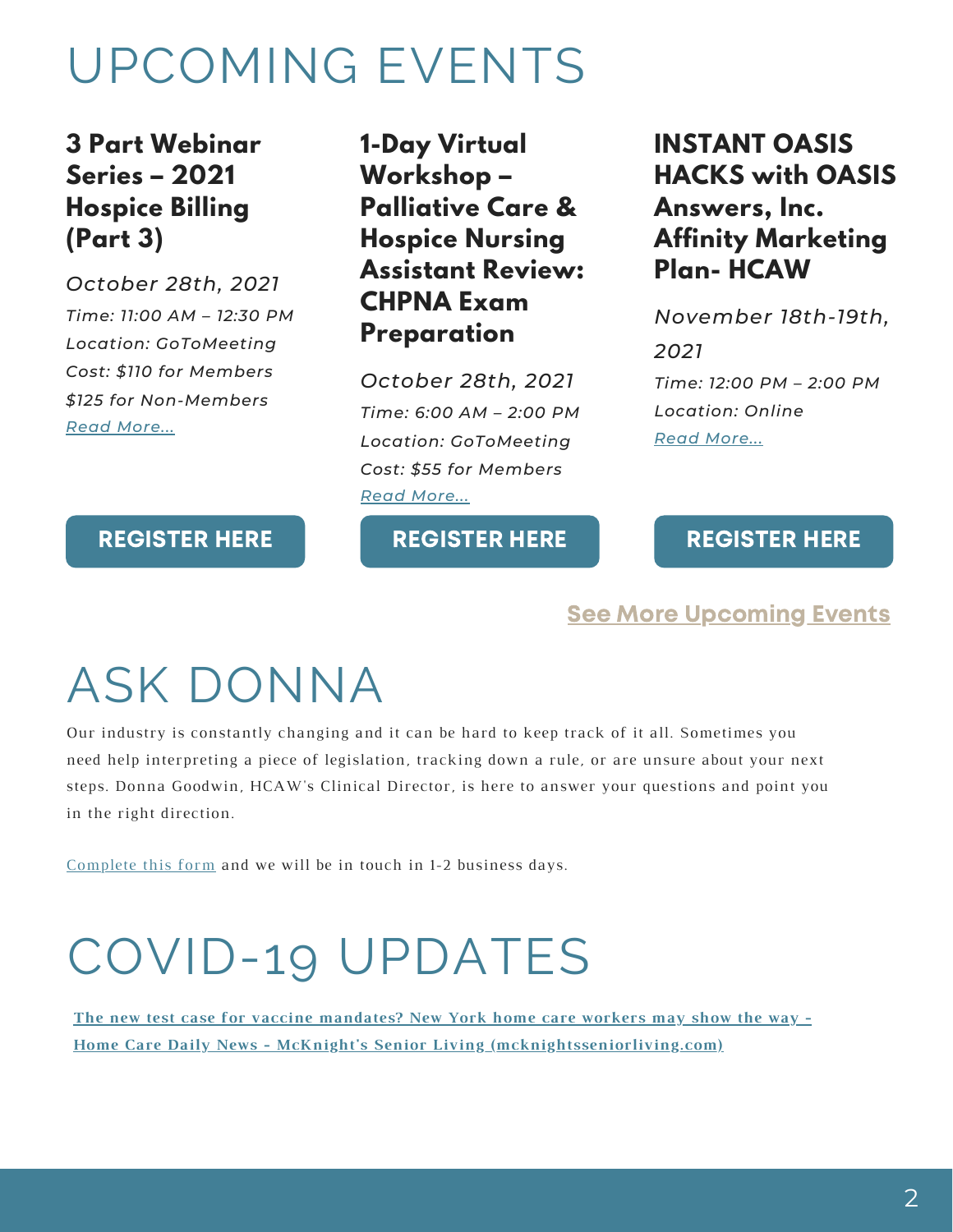# REGULARTORY ITEMS OF INTEREST

#### **Annual Change in Medicaid Hospice Payment Rates Federal Fiscal Year (FY) [2022—ACTION](https://www.medicaid.gov/medicaid/benefits/downloads/medicaid_hospice_rate_letter_fy_2022_final.pdf)**

[Whistleblower](https://ncsbn.us2.list-manage.com/track/click?u=a6c6f7da1b05b0e47f0cb6193&id=b3a2efda52&e=83f73f2959) Complaints in Health Care Settings -hearing is scheduled for 11-02-21 at 10 a.m. See registration link at the link below if interested. Home health and hospice are included. **[2119017whistleblowercomplaintsinhealthcaresetting102final.pdf](https://fortress.wa.gov/doh/policyreview/Documents/2119017whistleblowercomplaintsinhealthcaresetting102final.pdf) (wa.gov)**

**[https://us02web.zoom.us/webinar/register/WN\\_m9WMcLkwQ4a7lapmnij0lw](https://us02web.zoom.us/webinar/register/WN_m9WMcLkwQ4a7lapmnij0lw)**

# LEGISLATIVE ITEMS OF INTEREST

Bipartisan [Lawmakers](https://ncsbn.us2.list-manage.com/track/click?u=a6c6f7da1b05b0e47f0cb6193&id=b3a2efda52&e=83f73f2959) in U.S. House Introduce Choose Home Care Act of 2021

- **The bill would expand home-based care options for Medicare [beneficiaries](https://ncsbn.us2.list-manage.com/track/click?u=a6c6f7da1b05b0e47f0cb6193&id=b3a2efda52&e=83f73f2959)**
- **Strong endorsement of legislation from home health provider and patient advocacy [communities](https://ncsbn.us2.list-manage.com/track/click?u=a6c6f7da1b05b0e47f0cb6193&id=b3a2efda52&e=83f73f2959)**

A bipartisan group of lawmakers in the U.S. House of Representatives formally introduced the Choose Home Care Act of 2021 on October 8, 2021. The legislation designed to increase access to home health care following [hospitalization](https://ncsbn.us2.list-manage.com/track/click?u=a6c6f7da1b05b0e47f0cb6193&id=b3a2efda52&e=83f73f2959) for eligible Medicare beneficiaries by offering a safe, high-quality post-acute option for nursing home level services in the home.

The National Association for Home Care & Hospice (NAHC) and Partnership for Quality Home Healthcare (PQHH) today commend the introduction of the Choose Home Care Act of 2021 in the U.S. House of [Representatives.](https://ncsbn.us2.list-manage.com/track/click?u=a6c6f7da1b05b0e47f0cb6193&id=b3a2efda52&e=83f73f2959) Key sponsors include Henry Cuellar (D-TX) and James Comer (R-KY).

The Choose Home Care Act was also [introduced](https://ncsbn.us2.list-manage.com/track/click?u=a6c6f7da1b05b0e47f0cb6193&id=b3a2efda52&e=83f73f2959) in the U.S. Senate (S.2562) in July by Senators Debbie Stabenow (D-MI) and Todd Young (R-IN).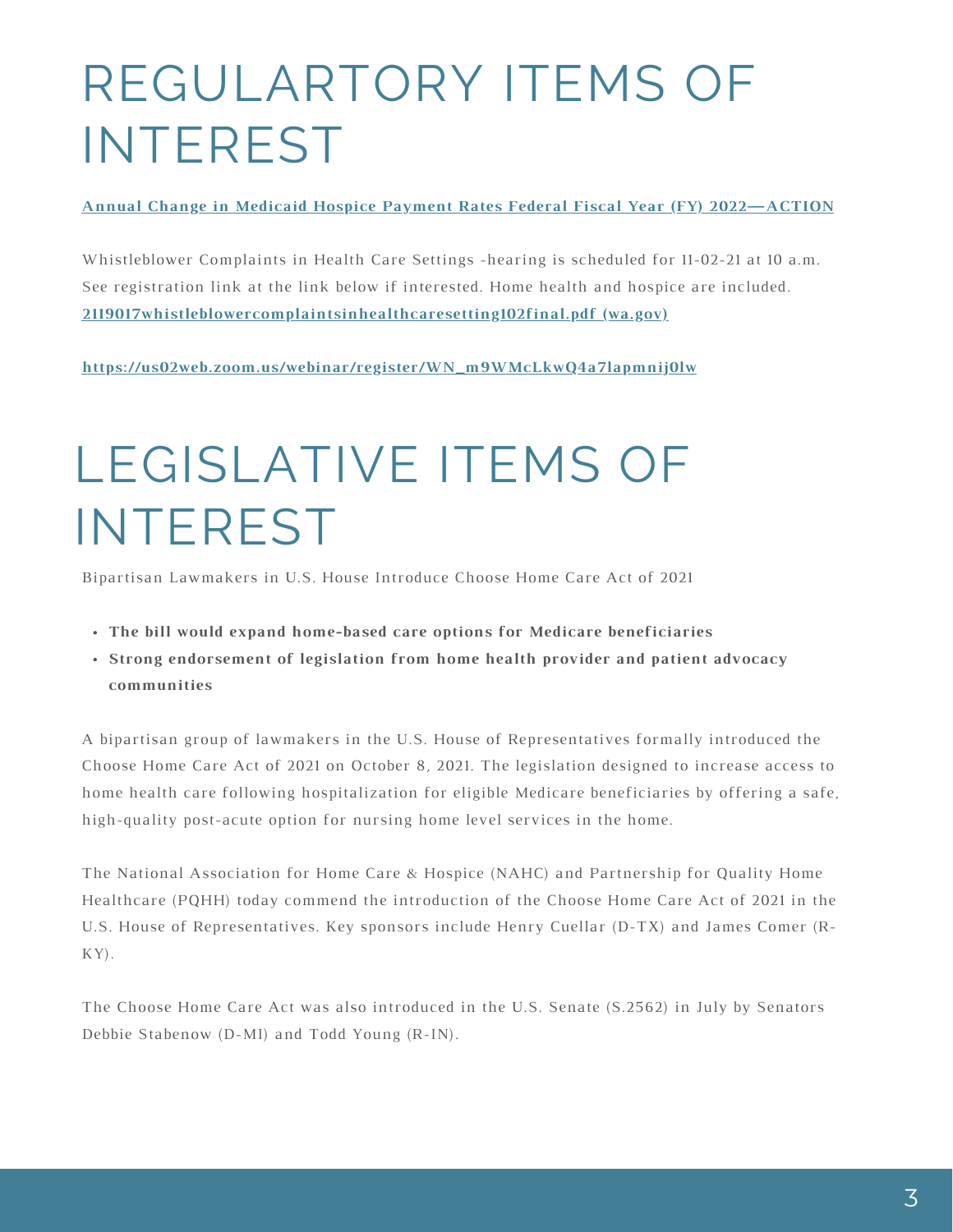

## SURVEY READINESS

The Department of Health's Office of Investigation and Inspection (OII) is responsible for ensuring that licensed in-home services agencies comply with all applicable state and federal requirements. The OII survey and investigation teams conduct routine state and federal surveys as well as complaint [investigations.](https://ncsbn.us2.list-manage.com/track/click?u=a6c6f7da1b05b0e47f0cb6193&id=b3a2efda52&e=83f73f2959) Washington State licenses more than 400 in-home services agencies to provide home-based personal care and health services to clients and patients within the minimum health and safety standards established in chapter WAC [246-335.](https://app.leg.wa.gov/WAC/default.aspx?cite=246-335) The OII survey team is required to survey applicants as part of the initial licensing process, and to survey licensees once during each licensure period. Initial surveys are scheduled and announced; on-going surveys are [unannounced.](https://ncsbn.us2.list-manage.com/track/click?u=a6c6f7da1b05b0e47f0cb6193&id=b3a2efda52&e=83f73f2959) Check out this link to find helpful resources to help you have a successful survey. (Remember – if your agency is Medicare certified you will also be surveyed against applicable Conditions of Participation (COPs)).

#### Survey Program :: [Washington](https://www.doh.wa.gov/LicensesPermitsandCertificates/FacilitiesNewReneworUpdate/HomeHealthAgencies/SurveyProgram#:~:text=Washington%20State%20licenses%20more%20than%20400%20in-home%20services,and%20safety%20standards%20established%20in%20chapter%20WAC%20246-335.) State Department of Health

## COMPLIANCE CORNER

#### **OIG Reports on Home Health Agency Infection Control Audit**

An audit of eight home health agencies (HHAs) by the Office of the Inspector General (OIG) found that most had infection control policies and procedures that met the standards set by the Centers for Medicare & Medicaid Services (CMS) and followed CMS COVID-19 guidance to safeguard Medicare [beneficiaries,](https://ncsbn.us2.list-manage.com/track/click?u=a6c6f7da1b05b0e47f0cb6193&id=b3a2efda52&e=83f73f2959) caregivers, and staff during the coronavirus pandemic, according to a report issued this week.

#### **Nursing Commission statement on COVID-19 misinformation**

The Washington State Nursing Care Quality Assurance Commission supports Federation of State Medical Boards' statement released on July 29, 2021 regarding COVID-19 vaccine [misinformation.](https://ncsbn.us2.list-manage.com/track/click?u=a6c6f7da1b05b0e47f0cb6193&id=b3a2efda52&e=83f73f2959) NCQAC expands this statement to include nurses in Washington State and does not limit this perspective to vaccines but broadly applies this standard to all misinformation regarding COVID-19 treatments and preventive measures such as masking. Nurses who generate and spread COVID-19 [misinformation,](https://ncsbn.us2.list-manage.com/track/click?u=a6c6f7da1b05b0e47f0cb6193&id=b3a2efda52&e=83f73f2959) or disinformation, erode the public trust in the nursing profession and endangers patients.